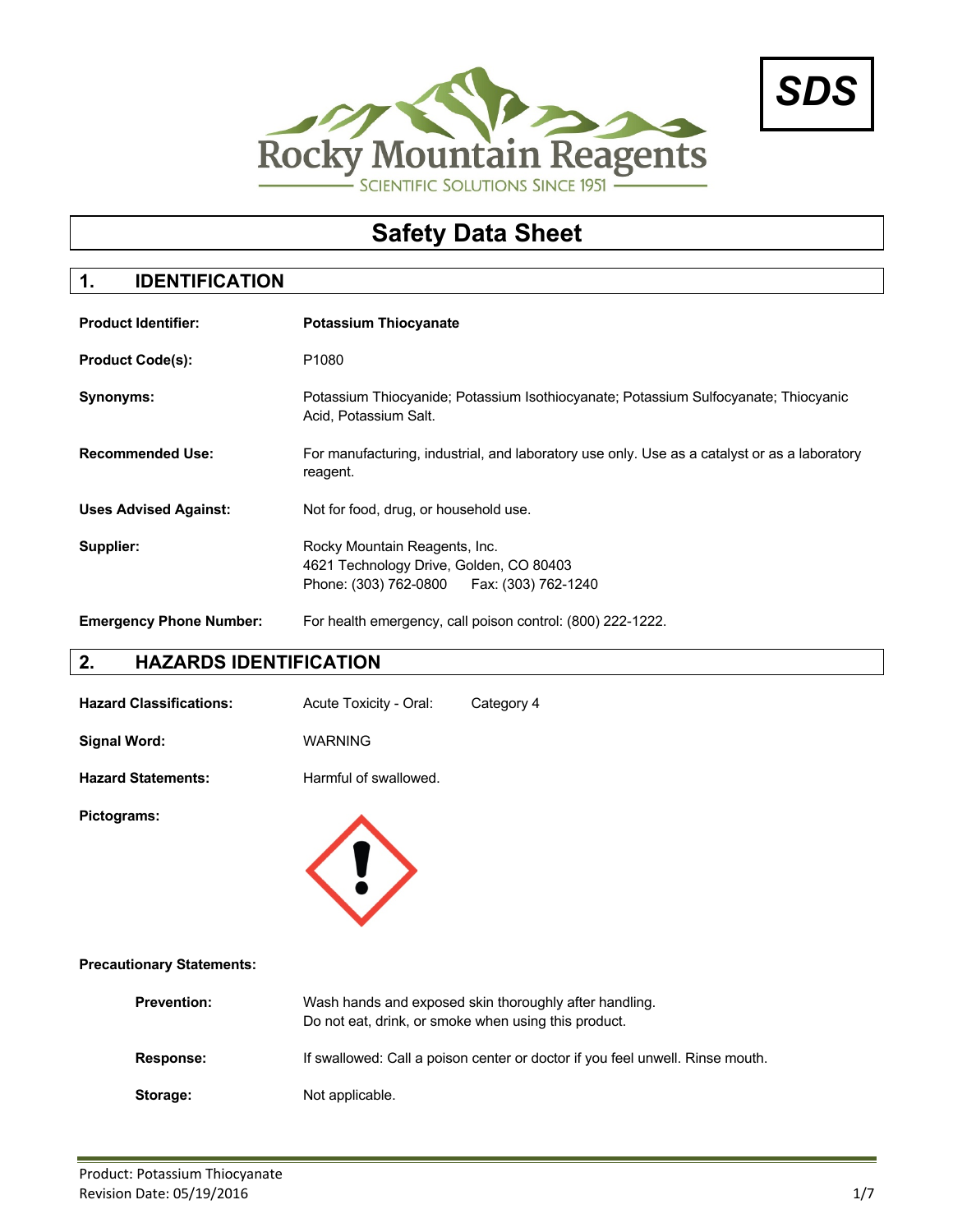| Disposal:                                          | Dispose of contents and container in accordance with local, regional, national, and<br>international regulations. |
|----------------------------------------------------|-------------------------------------------------------------------------------------------------------------------|
| <b>Hazards Not Otherwise</b><br><b>Classified:</b> | Harmful to aquatic life. Avoid release to the environment.                                                        |

**Toxicity Statement:** Not applicable.

# **3. COMPOSITION AND INFORMATION ON INGREDIENTS**

| Component                | <b>Common Name / Synonyms</b> | CAS#     | <b>Chemical Formula</b> | % by Weight |
|--------------------------|-------------------------------|----------|-------------------------|-------------|
| Thiocvanate<br>Potassium | Potassium Thiocvanide         | 333-20-0 | <b>KSCN</b>             | $\geq 98.5$ |

Trade Secret Statement: Not applicable.

# **4. FIRST AID MEASURES**

#### **First Aid Procedures:**

| Inhalation:                                          | Move to fresh air. If breathing is difficult, give oxygen. If not breathing, give artificial<br>respiration. Call a physician if symptoms occur.                                                                                                                                                                                           |
|------------------------------------------------------|--------------------------------------------------------------------------------------------------------------------------------------------------------------------------------------------------------------------------------------------------------------------------------------------------------------------------------------------|
| Ingestion:                                           | Do not induce vomiting unless directed to do so by medical personnel. If vomiting occurs,<br>keep head low so that vomit does not enter lungs. Never give anything by mouth to an<br>unconscious person. Call a physician or poison control center immediately.                                                                            |
| <b>Skin Contact:</b>                                 | Wash skin with soap and plenty of water for at least 15 minutes. Remove contaminated<br>clothing and shoes. Wash clothing before reuse. Call a physician if symptoms occur.                                                                                                                                                                |
| <b>Eye Contact:</b>                                  | Check for and remove contact lenses, if present and easy to do. Immediately flush eyes with<br>gentle but large stream of water for at least 15 minutes, lifting lower and upper eyelids<br>occasionally. Call a physician if symptoms occur.                                                                                              |
| <b>General Advice:</b>                               | Poison information centers in each state can provide additional assistance for scheduled<br>poisons. Ensure that those providing first aid and medical personnel are aware of the<br>material(s) involved and take precautions to protect themselves.                                                                                      |
| <b>Symptoms and Effects:</b>                         | Irritation, coughing, difficulty breathing, chest pain, nausea, vomiting, skin discoloration,<br>ulceration, blurred vision. May affect the central nervous system, cardiovascular system.<br>Prolonged of repeated exposure may affect metabolism, thyroid, blood, urinary system, and<br>cardiovascular system; may cause birth defects. |
| Immediate Medical Care/<br><b>Special Treatment:</b> | Treat symptomatically.                                                                                                                                                                                                                                                                                                                     |

# **5. FIREFIGHTING MEASURES**

| <b>Suitable Extinguishing Media:</b>            | Water spray, dry powder, alcohol resistant foam, carbon dioxide.                                               |
|-------------------------------------------------|----------------------------------------------------------------------------------------------------------------|
|                                                 | Unsuitable Extinguishing Media: Do not use a solid (straight) water stream, as it may scatter and spread fire. |
| <b>Hazardous Combustion</b><br><b>Products:</b> | Cyanide, sulfur compounds, nitrogen oxides, carbon oxides.                                                     |
| <b>Specific Hazards:</b>                        | Excessive thermal conditions may cause decomposition and yield hazardous combustion<br>products listed above.  |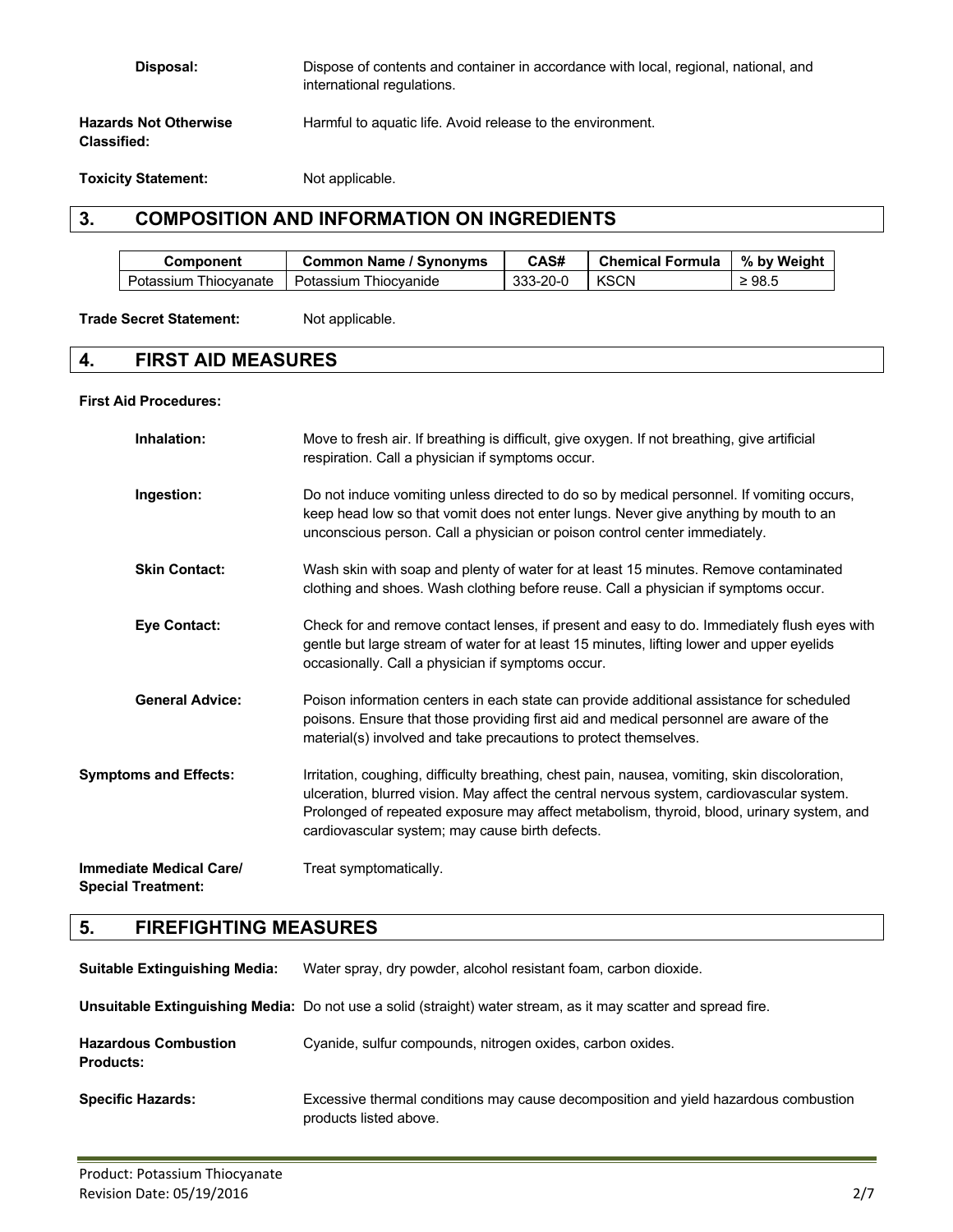**Special Protective Equipment/** As in any fire, wear MSHA/NIOSH-approved (or equivalent), self-contained, positive-**Precautions for Firefighters:** pressure or pressure-demand breathing apparatus and full protective gear.

#### **6. ACCIDENTAL RELEASE MEASURES**

| <b>Personal Precautions and</b><br><b>Protective Equipment:</b> | Isolate hazard area and keep unnecessary and unprotected personnel away from the area<br>of the leak or spill. Wear appropriate personal protective equipment (see Section 8). Avoid<br>contact with eyes, skin, and clothing.                                                                                                                                                                                   |
|-----------------------------------------------------------------|------------------------------------------------------------------------------------------------------------------------------------------------------------------------------------------------------------------------------------------------------------------------------------------------------------------------------------------------------------------------------------------------------------------|
| <b>Emergency Procedures:</b>                                    | In case of chemical emergency, or if unsure how to address an accidental release, consult a<br>professional (see Section 1).                                                                                                                                                                                                                                                                                     |
| <b>Methods for Containment:</b>                                 | Prevent entry into waterways, sewer, basements, or confined areas. Product should not be<br>released to the environment. Contain and recover crystal when possible.                                                                                                                                                                                                                                              |
| <b>Methods for Cleanup:</b>                                     | Sweep or collect spill with an inert material (e.g. vermiculite, dry sand, earth, cloth, or fleece)<br>and place in a noncombustible container for reclamation or disposal. Do not flush to sewer.<br>Clean contaminated surface thoroughly. Residues from spills can be diluted with water.<br>Never return spills in original containers for reuse. Clean up in accordance with all<br>applicable regulations. |

#### **7. HANDLING AND STORAGE**

**Handling:** Wear personal protective equipment (see Section 8). Avoid contact with skin, eyes, and clothing. Avoid generation of dust. Do not breathe product dust. Avoid exposure to moisture. Do not ingest. When using, do not eat, drink, or smoke. Keep away from incompatible materials (see Section 10). Handle in accordance with good industrial hygiene and safety practice. Wash thoroughly after handling. Containers of this material may be hazardous when empty, as they retain product residues. Observe all warnings and precautions listed for this product.

**Storage:** Store in a cool, dry, ventilated area. Store in a segregated and approved area away from heat and incompatible materials (see Section 10). Store in original container. Keep containers tightly closed and upright. Keep away from food, drink, and animal foodstuffs. Keep out of the reach of children. Comply with all national, state, and local codes pertaining

### **8. EXPOSURE CONTROLS AND PERSONAL PROTECTION**

| <b>Exposure Limits:</b>              | OSHA (PEL):<br>NIOSH (IDLH):                                                                                                                                                                                                                                                                                                                           | 5 mg/m $3$<br>25 mg/m <sup>3</sup>                                                                                                    |
|--------------------------------------|--------------------------------------------------------------------------------------------------------------------------------------------------------------------------------------------------------------------------------------------------------------------------------------------------------------------------------------------------------|---------------------------------------------------------------------------------------------------------------------------------------|
| <b>Engineering Controls:</b>         | Ensure adequate ventilation. Ventilation rates should be matched to conditions. If<br>applicable, use process enclosures, local exhaust ventilation, or other engineering controls<br>to maintain airborne levels below recommended exposure limits. If exposure limits have not<br>been established, maintain airborne levels to an acceptable level. |                                                                                                                                       |
| <b>Personal Protective Measures:</b> |                                                                                                                                                                                                                                                                                                                                                        |                                                                                                                                       |
| <b>Eye/Face Protection:</b>          |                                                                                                                                                                                                                                                                                                                                                        | Wear safety glasses with side shields or goggles. Maintain approved eye wash station and<br>accessible rinse facilities in work area. |
| <b>Skin Protection:</b>              | resistant gloves.                                                                                                                                                                                                                                                                                                                                      | Wear appropriate chemical resistant clothing (with long sleeves) and appropriate chemical                                             |

to the storage, handling, dispensing, and disposal of this product.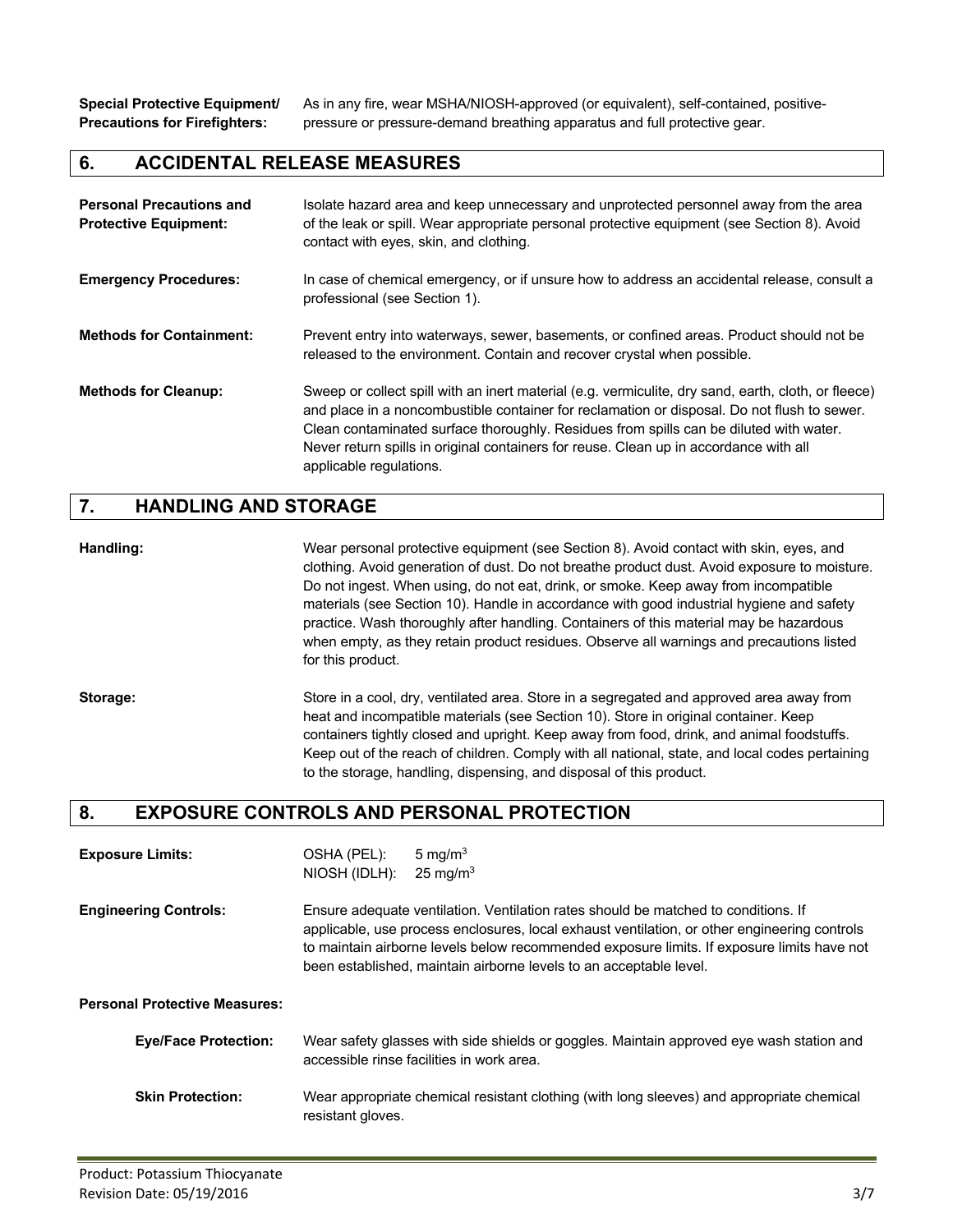**Respiratory Protection:** An air-purifying, NIOSH-approved respirator with an organic vapor cartridge or canister may be permissible under certain circumstances where airborne concentrations are expected to exceed exposure limits. Use a positive-pressure, air-supplied respirator if there is any potential for an uncontrolled release, if exposure levels are unknown, or if any other circumstances exist where air-purifying respirators may not provide adequate protection.

**for Personal Protective glove manufacturers. Equipment:**

**Specific Requirements** Ensure that glove material is compatible with this product. This information is available from

## **9. PHYSICAL AND CHEMICAL PROPERTIES**

*Unless otherwise indicated, all properties are given at 25 °C and standard pressure.*

| Appearance:                                        | Colorless, deliquescent, crystalline solid.               |
|----------------------------------------------------|-----------------------------------------------------------|
| Odor:                                              | Odorless.                                                 |
| <b>Odor Threshold:</b>                             | No information found.                                     |
| Formula Weight:                                    | 97.18                                                     |
| pH:                                                | No information found.                                     |
| <b>Melting/Freezing Point:</b>                     | 173 °C                                                    |
| <b>Boiling Point/Range:</b>                        | No information found.                                     |
| <b>Decomposition Temperature:</b>                  | No information found.                                     |
| <b>Flash Point:</b>                                | Not applicable.                                           |
| <b>Auto-ignition Temperature:</b>                  | Not applicable.                                           |
| <b>Flammability:</b>                               | Not flammable.                                            |
| <b>Flammability/Explosive Limits:</b>              | Not applicable.                                           |
| Solubility:                                        | 68.4% w/w in water at 20 °C. Soluble in acetone, alcohol. |
| <b>Vapor Pressure:</b>                             | No information found.                                     |
| <b>Vapor Density:</b>                              | No information found.                                     |
| <b>Specific Gravity:</b>                           | 1.89 (Water = $1$ )                                       |
| <b>Evaporation Rate:</b>                           | No information found.                                     |
| <b>Viscosity:</b>                                  | No information found.                                     |
| <b>Partition Coefficient</b><br>(n-octanol/water): | No information found.                                     |

### **10. STABILITY AND REACTIVITY**

| <b>Reactivity Data:</b>                            | No information found.                                                |
|----------------------------------------------------|----------------------------------------------------------------------|
| <b>Chemical Stability:</b>                         | Stable under normal conditions. Sensitive to moisture.               |
| <b>Conditions to Avoid:</b>                        | Excessive heat, moisture, exposure to light, incompatible materials. |
| <b>Incompatible Materials:</b>                     | Oxidizers, acids, strong bases.                                      |
| <b>Hazardous Decomposition</b><br><b>Products:</b> | Cyanide, sulfur compounds, nitrogen oxides, carbon oxides.           |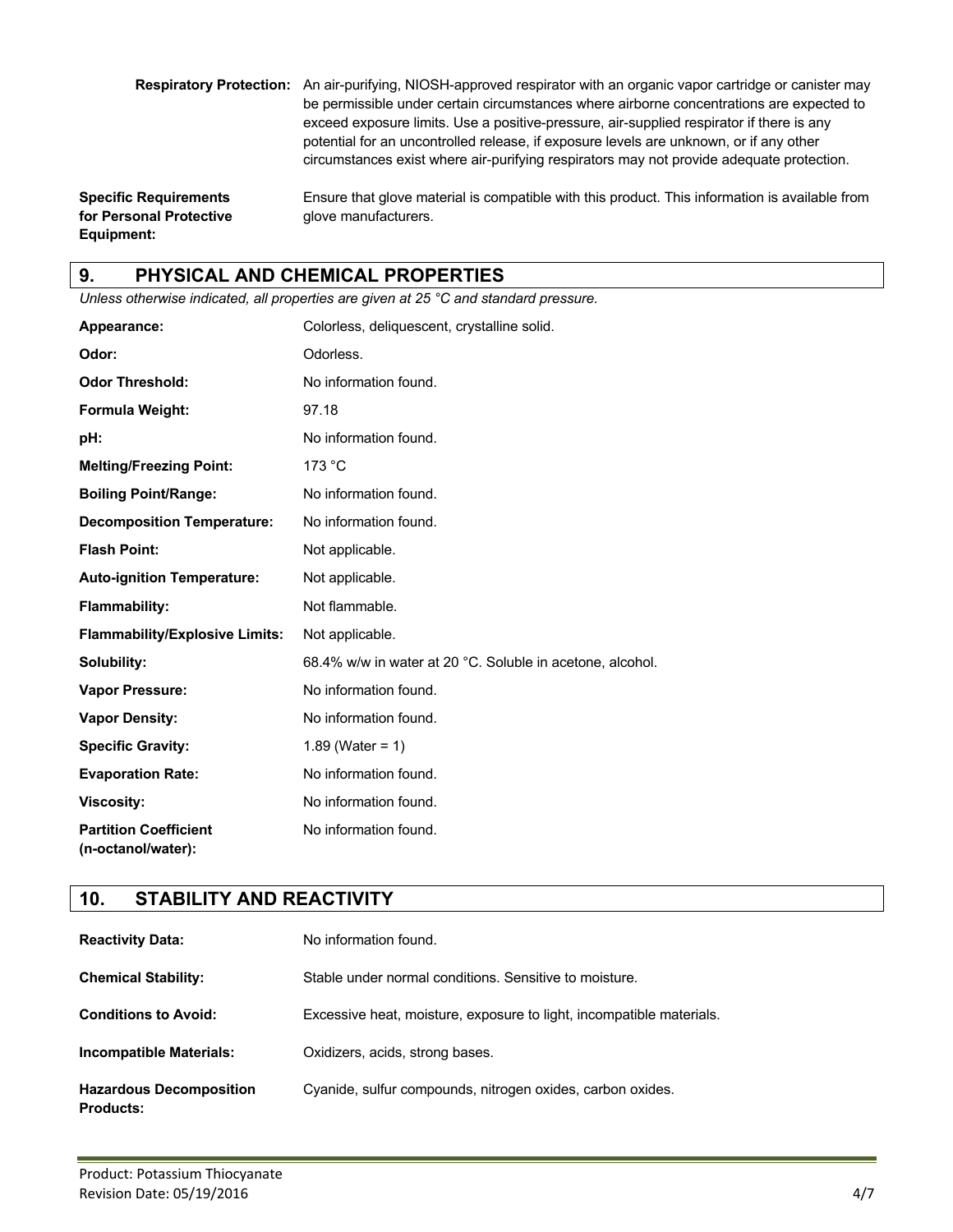**Hazardous Polymerization:** Will not occur.

### **11. TOXICOLOGICAL INFORMATION**

| <b>Routes of Exposure:</b>   | Inhalation, ingestion, skin contact, eye contact.                                                                                                             |
|------------------------------|---------------------------------------------------------------------------------------------------------------------------------------------------------------|
| <b>Acute Effects:</b>        | May be harmful if swallowed. May cause irritation if inhaled or exposed to the eyes or skin.<br>May affect the central nervous system, cardiovascular system. |
| <b>Chronic Effects:</b>      | Prolonged of repeated exposure may affect metabolism, thyroid, blood, urinary system, and<br>cardiovascular system; may cause birth defects.                  |
| <b>Toxicological Data:</b>   | LD <sub>50</sub> Oral, Rat:<br>854 ma/ka                                                                                                                      |
| <b>Symptoms of Exposure:</b> | Irritation, coughing, difficulty breathing, chest pain, nausea, vomiting, skin discoloration,<br>ulceration, blurred vision.                                  |
| <b>Carcinogenic Effects:</b> | This product is not considered to be a carcinogen by IARC, ACGIH, NTP, or OSHA.                                                                               |

# **12. ECOLOGICAL INFORMATION**

| <b>Ecotoxicological Data:</b>         | $LC_{50}$ , Rainbow Trout (Oncorhynchus mykiss):<br>EC <sub>50</sub> , Water Flea (Daphnia magna): | > 100 mg/L 96 h<br>11 mg/L 48 h |
|---------------------------------------|----------------------------------------------------------------------------------------------------|---------------------------------|
| <b>Persistence and Degradability:</b> | No information found.                                                                              |                                 |
| <b>Environmental Effects:</b>         | Harmful to aquatic life. Avoid release of product or product wastes to the environment.            |                                 |
|                                       | Bioconcentration Factor: 13.4                                                                      |                                 |

### **13. DISPOSAL INFORMATION**

| <b>Disposal Instructions:</b>  | Dispose of this material and its container to an approved waste collection point. Minimize<br>exposure to product waste (see Section 8). Do not dispose unused waste down drains or<br>into sewers. All wastes must be handled in accordance with local, state, and federal<br>regulations. |
|--------------------------------|---------------------------------------------------------------------------------------------------------------------------------------------------------------------------------------------------------------------------------------------------------------------------------------------|
| <b>Contaminated Packaging:</b> | Because emptied containers may retain product residue, follow label warnings even after<br>container is emptied. Offer rinsed packaging material to local recycling facilities.                                                                                                             |
| <b>Waste Codes:</b>            | No information found.                                                                                                                                                                                                                                                                       |

#### **14. TRANSPORT INFORMATION**

| DOT:                                               | Not regulated.        |
|----------------------------------------------------|-----------------------|
| <b>Environmental Hazard</b><br><b>Regulations:</b> | No information found. |
| <b>Other Transport Precautions:</b>                | No information found. |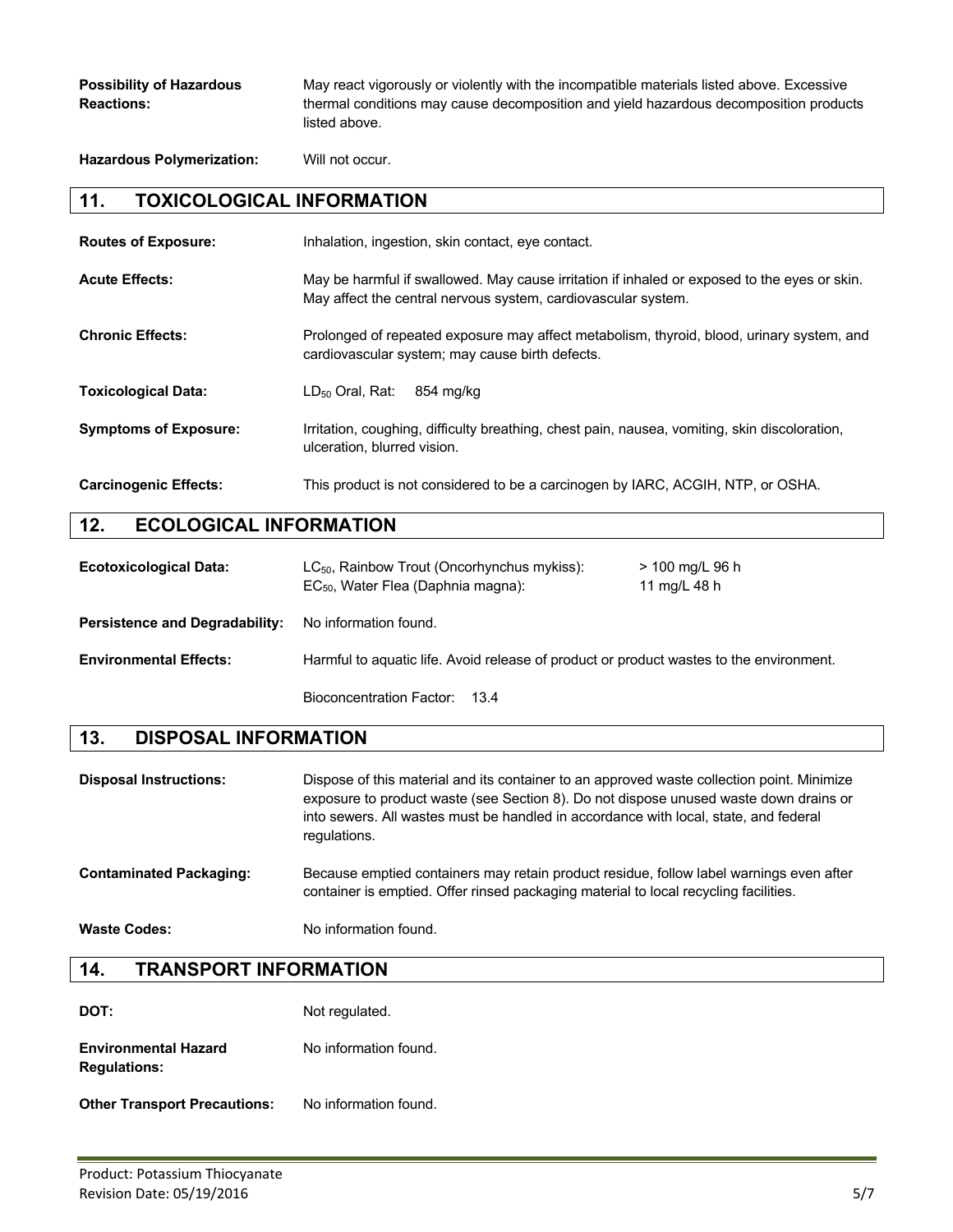# **15. REGULATORY INFORMATION**

#### **U.S. Federal Regulations**:

| <b>OSHA:</b>           | This product is considered a "Hazardous Chemical" as defined by the OSHA Hazard<br>Communication Standard, 29 CFR 1910.1200. |
|------------------------|------------------------------------------------------------------------------------------------------------------------------|
| <b>TSCA Inventory:</b> | All components of this product are on the U.S. TSCA Inventory.                                                               |

**U.S. EPCRA (SARA Title III):**

| No information found.            |               |
|----------------------------------|---------------|
| <b>Hazard Category</b>           | List (Yes/No) |
| Section 311 - Hazardous Chemical | Yes           |
| Immediate Hazard                 | Yes           |
| Delayed Hazard                   | Yes           |
| Fire Hazard                      | No.           |
| Pressure Hazard                  | No.           |
| <b>Reactivity Hazard</b>         | No            |
|                                  |               |

**Section 313:** No information found.

#### **CERCLA Reportable Quantities:** No information found.

#### **International Inventories:**

| <b>Country or Region</b> | <b>Inventory Name</b>                                                  | On Inventory (Yes/No)* |
|--------------------------|------------------------------------------------------------------------|------------------------|
| Australia                | Australian Inventory of Chemical Substances (AICS)                     | Yes                    |
| Canada                   | Domestic Substances List (DSL)                                         | Yes                    |
| Canada                   | Non-Domestic Substances List (NDSL)                                    | No.                    |
| China                    | Inventory of Existing Chemical Substances in China (IECSC)             | Yes                    |
| Europe                   | European Inventory of Existing Commercial Chemical Substances (EINECS) | Yes                    |
| Europe                   | European List of Notified Chemical Substances (ELINCS)                 | No.                    |
| Japan                    | Inventory of Existing and New Chemical Substances (ENCS)               | Yes                    |
| Korea                    | Existing Chemicals List (ECL)                                          | Yes                    |
| Philippines              | Philippine Inventory of Chemicals and Chemical Substances (PICCS)      | Yes                    |

\*A "Yes" indicates that the listed component(s) of this product comply with the inventory requirements administered by the governing country(s)